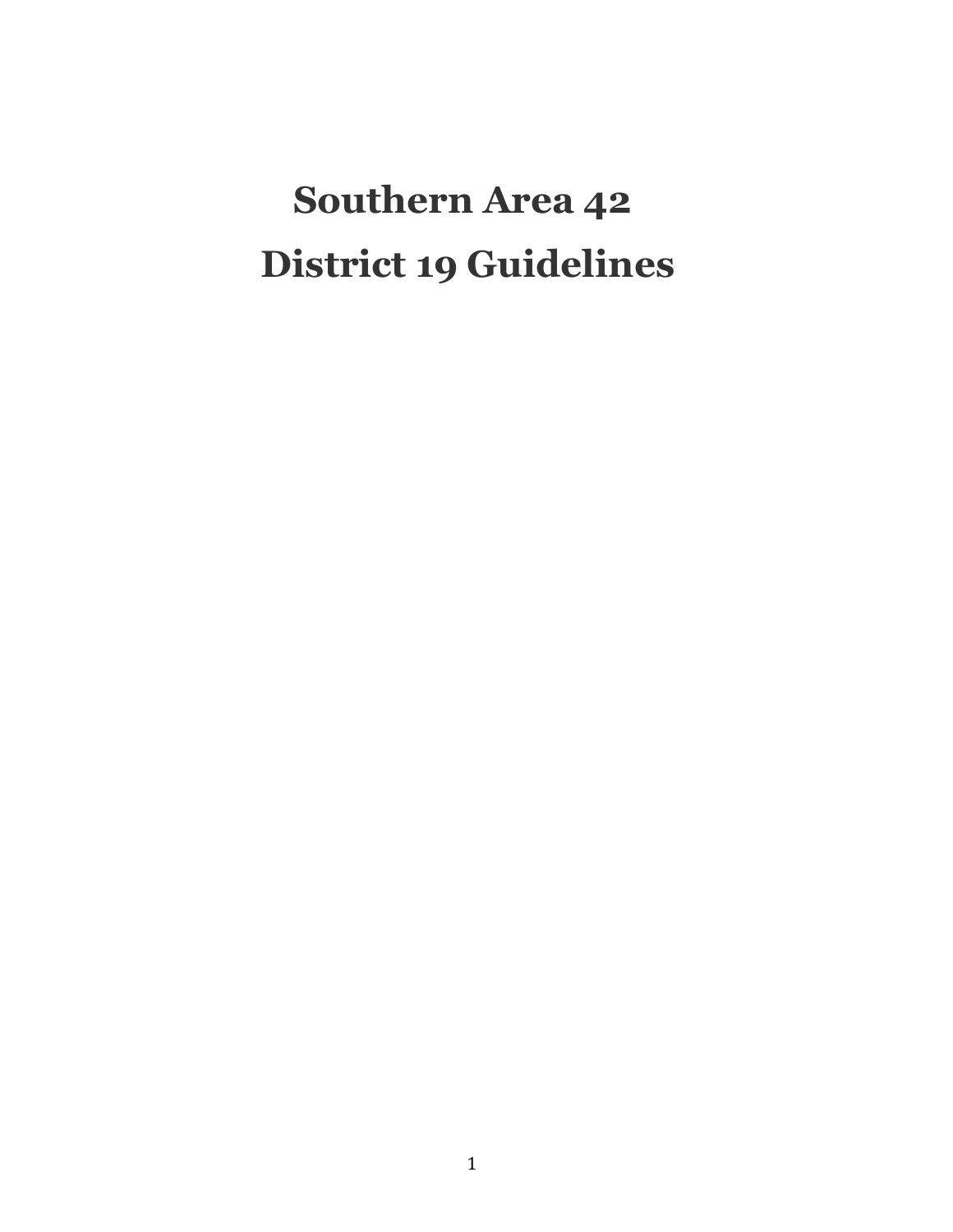# **Table of Contents**

| I. |                         |    |
|----|-------------------------|----|
|    |                         |    |
|    |                         | 3  |
|    | 3                       |    |
|    |                         | 34 |
|    |                         |    |
|    | $\overline{\mathbf{4}}$ |    |
|    |                         |    |
|    | $\overline{\mathbf{5}}$ |    |
|    |                         | 6  |
|    | $6 - 8$                 |    |
|    | 8                       |    |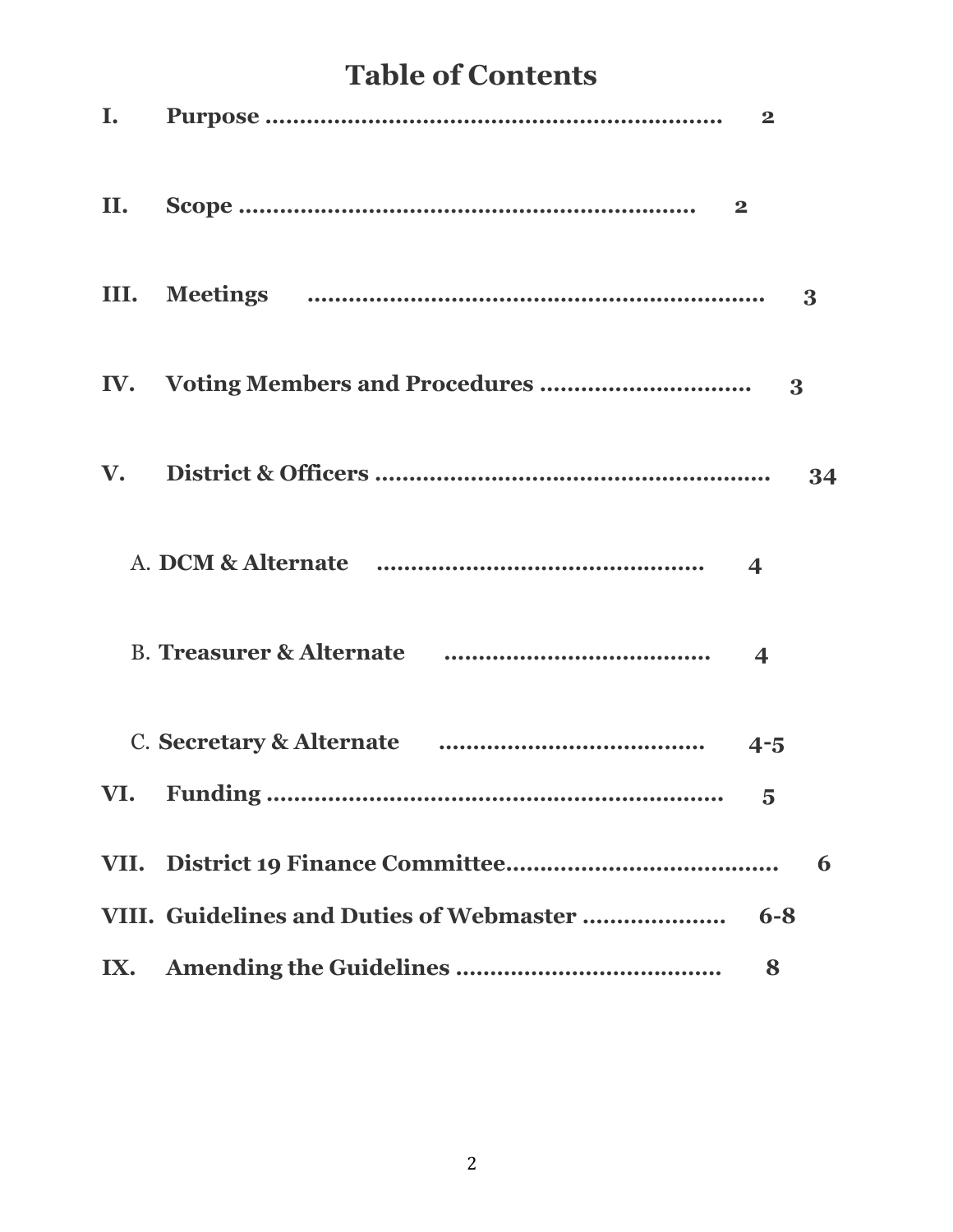#### I. **PURPOSE**

A. To facilitate General Service work in Southern Area 42, District 19 by:

- 1. Providing information from the Area Committee, GSO, SAGSC, and AA as a whole to all District 19 groups through their General Service Representatives.
- 2. Provide a forum for Groups to share their experience, strength, and hope on service structure with each other.
- 3. Provide any other assistance needed by those in General Service in Southern Area 42, District 19.

#### II. **SCOPE**

A. These Guidelines are a supplement to the A. A. Service Manual, the Area 42 and Southern Area General Service Committee Guidelines.

#### III. **MEETINGS**

A. Meetings shall be held

1. At the discretion of the district, no less than four times per year.

### IV. **VOTING MEMBERS AND PROCEDURES**

A. Voting Procedures shall be in accordance with the A. A. Service Manual, the Area 42 and Southern Area General Service Committee Guidelines. B. The following shall be full voting members of District 19: 1. District 19 Officers

- a. DCM and Alternate DCM
- b. Treasurer and Alternate Treasurer
- c. Secretary and Alternate Secretary
	- 2. All District 19 GSR's or their alternates, and all District 7 committee representatives such as Intergroup, H&I, Grapevine, etc. No individual will be allowed more than one vote (i.e., if you serve as a GSR and are also a Committee member, you can only vote once. If both GSR and Alt GSR are in attendance, only one of them may vote).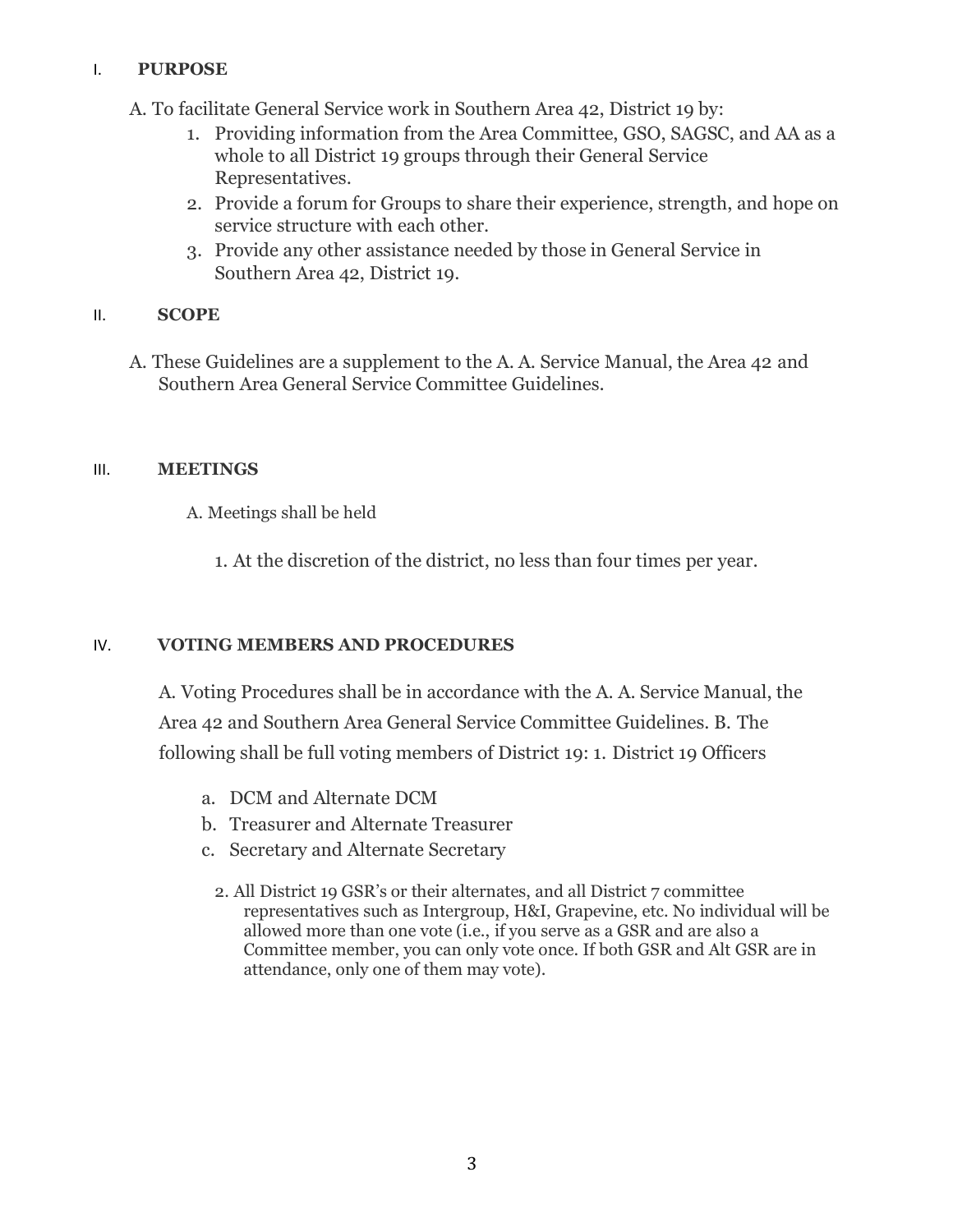#### V. **DISTRICT 19 COMMITTEE OFFICERS**

#### **A. DCM:**

The district committee member (D.C.M.) is an essential link between the Group GSRs and the Area Delegate to the General Service Conference. The DCM will conduct District meetings and appoint committee chairs as may be required. The DCM will carry the group conscience of the District as a member of the area committee. (For specific qualifications and duties, please refer to page S32 of the A.A. Service Manual).

**ALTERNATE DCM:** shall assume all duties of the DCM if the DCM is unable to attend any District meeting and will assist in any way required by the DCM**.** The ALTERNATE DCM will also assume the duties of District Registrar.

#### **B. TREASURER:**

The Treasurer shall be responsible for all funds of the District, and will present a written, detailed report of the District's finances at each monthly meeting. *Please see VI Funding below for detailed duties.*

**ALTERNATE TREASURER:** shall assume all duties of the Treasurer in the Treasurer's absence.

#### **C. SECRETARY:**

The Secretary shall take minutes of all District 19 meetings and provide copies of same at each District meeting. Minutes will also be posted to the District 19 website and will also be emailed to the District 19 members, prior to the monthly meeting. In the event of an Emergency meeting, the minutes of those meetings will (at the discretion of the DCM) be posted and emailed if necessary.

**ALTERNATE SECRETARY**: shall assume all duties of the Secretary in the Secretary's absence.

#### VI. **FUNDING**

- A. The District 19 Treasurer shall maintain the treasury in an account requiring the signatures of the Treasurer, and the Alternate Treasurer or DCM for all withdrawals. A copy of the bank statement shall be provided monthly by the treasurer to the DCM. The Treasurer, Alternate Treasurer and DCM shall prepare an Annual Budget to be presented at the first District business meeting of the new calendar year.
- B. The District 19 Treasurer shall:
	- 1. Disburse funds to meet the expenses of the District meetings.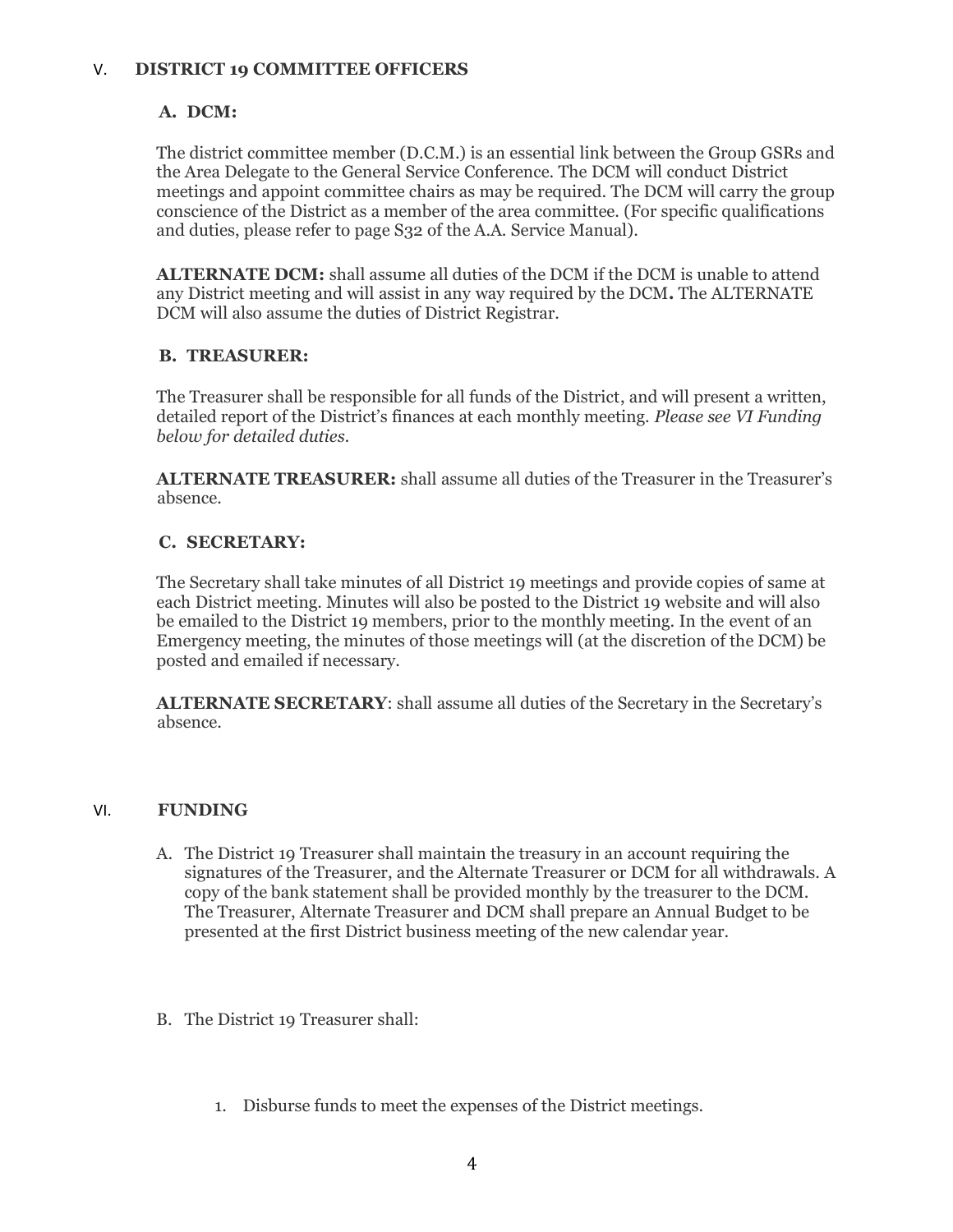- 2. Disburse funds to vendors for Service Events, including the annual District 19 picnic and any other expenses as required
- 3. Reimburse travel expenses for two annual assemblies and the annual PRAASA to the DCM.
- 4. The Treasurer shall prepare an annual accounting of all expenses and submit same to the DCM so that a comparison report for the year may be made (Budget vs actual Expenses).
- 5. The Treasurer, (in conjunction with the Alternate Treasurer and DCM) shall prepare an Annual Budget to be presented at the first District business meeting of the new calendar year.
- C. GSRs shall, as much as possible, obtain funding from their respective Groups (Tradition Seven).
	- 1. The District 19 Treasurer may assist GSRs with expenses to Area 42 Assembly meetings as requested and funds permitting. These shall be coordinated with the appropriate DCM.
		- a. However, each group has a responsibility to support the service expenses of their elected GSR as much as possible in accordance with Tradition Seven and the principle of self-support.
		- b. This assistance is intended to supplement the difference between actual expenses and group support and is limited to a maximum of \$200.00 per GSR *(funds permitting)* for each full Area Assembly.
		- c. Because only GSRs of registered groups are voting members of the Area Assembly, a GSR must represent a registered group to qualify for funding assistance.
		- d. GSR funding shall only be considered for those GSRs who regularly attend District 19 business meetings as well as SAGSC meetings and the annual Roundtables.
		- e. Advance funding for assemblies must be approved by the DCM and all receipts for expenses provided at the next business meeting. Any excess funds provided must be returned to the District Treasurer.
- D. The level of funding shall be set prior to the date of the service functions each year. Normally, this will be in the form of an annual budget.

**Non-Budget Funding:** All requests for funding or expenses not detailed in the annual budget must be approved by the DCM and voted upon by the District 19 members.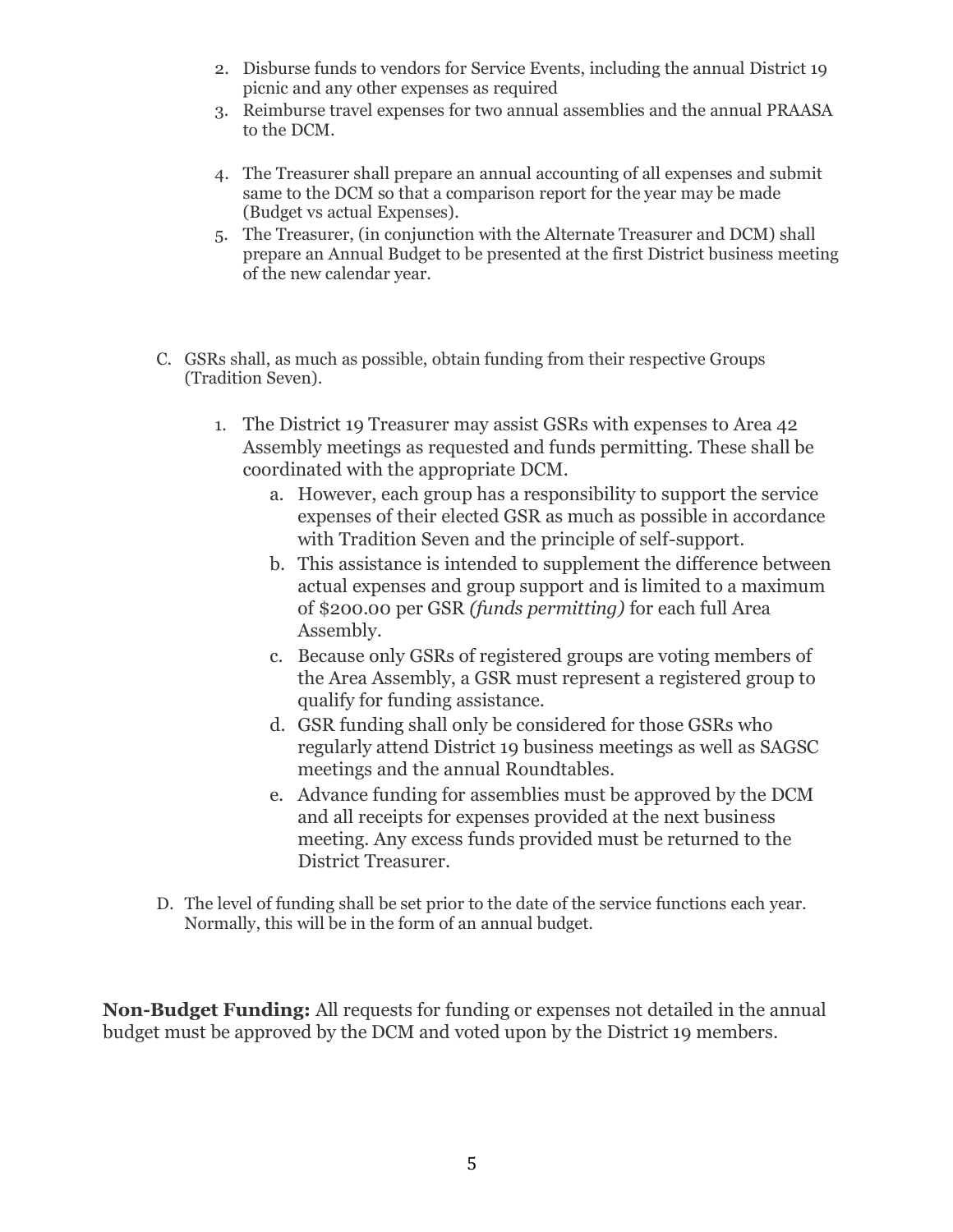# **VIII. District 19 WEBSITE GUIDELINES**

# Disclaimer

This Website is provided solely as a public information tool for District 19 and to display information about Alcoholics Anonymous in District 19.

Links to other websites neither imply endorsement of, nor affiliation with, those entities. Some of the items at the site may have been published by AA World Services, Inc., but it is not to be assumed that their use implies consensual approval by the General Service Conference.

Alcoholics Anonymous, AA, and the Big Book of Alcoholics Anonymous are registered trademarks of Alcoholics Anonymous World Services, Inc. The Grapevine and AA Grapevine are registered trademarks of AA Grapevine, Inc.

# Statement of Purpose

The purpose of this website is to provide General Service activities information about Alcoholics Anonymous and about A.A. in Area 42, District 19.

To create another way to access and inform all AA Members in District 19 of events and to keep mailing costs from expanding as the Area expands in population and to better communicate with remote areas of District 19.

We will, however, be vigilant to protect the spirit of AA Tradition and shall not affiliate or link our site to any non-AA entity. Furthermore, as this site is provided solely for public information, it is merely a general service vehicle; we simply publish publicly available contact information concerning Alcoholics Anonymous in the geographic area of District 7, on the World Wide Web.

The web site is a District 19 vehicle and in line with the April, 1997 General Service Public Information Conference action where AA now utilizes Electronic Media as another method of carrying the AA message. This web site is not endorsed nor approved by Alcoholics Anonymous World Services, Inc. or any given Internet provider; it is an AA service provided solely by the District 19 General Service Committee. In order to maintain personal anonymity when using the web site, web site users are asked to direct all comments, inquiries, and remarks to the e-mail address listed and they will be contacted via e-mail or postal mail according to the need. In keeping with our 11th and 12th Traditions, respecting anonymity at the public level, the site will not contain pictures, full names, residential addresses or identifiable email addresses or phone numbers of members of Alcoholics Anonymous. Every effort will be made to adhere to the 11th and 12th Traditions.

# Site Content

The following types of information only are allowed for display on the District 19 Website: Links to websites sponsored by bona fide A.A. service entities will be provided as a service to the website visitor. It shall be made clear District 7 does not endorse these websites and our linking to these sites does not constitute their endorsement by the District 19 Website. Permissible links to A.A. websites and additional websites could include the following:

\* AAWS (www.aa.org), commonly referred to as the G.S.O. website.

\*AAWS Website Frequently Asked Questions (FAQ's)

[\(http://www.aa.org/default/en\\_services\\_aa.cfm?pageid=31\) \\*](http://www.aa.org/default/en_services_aa.cfm?pageid=31))The AA Grapevine (www.aagrapevine.org).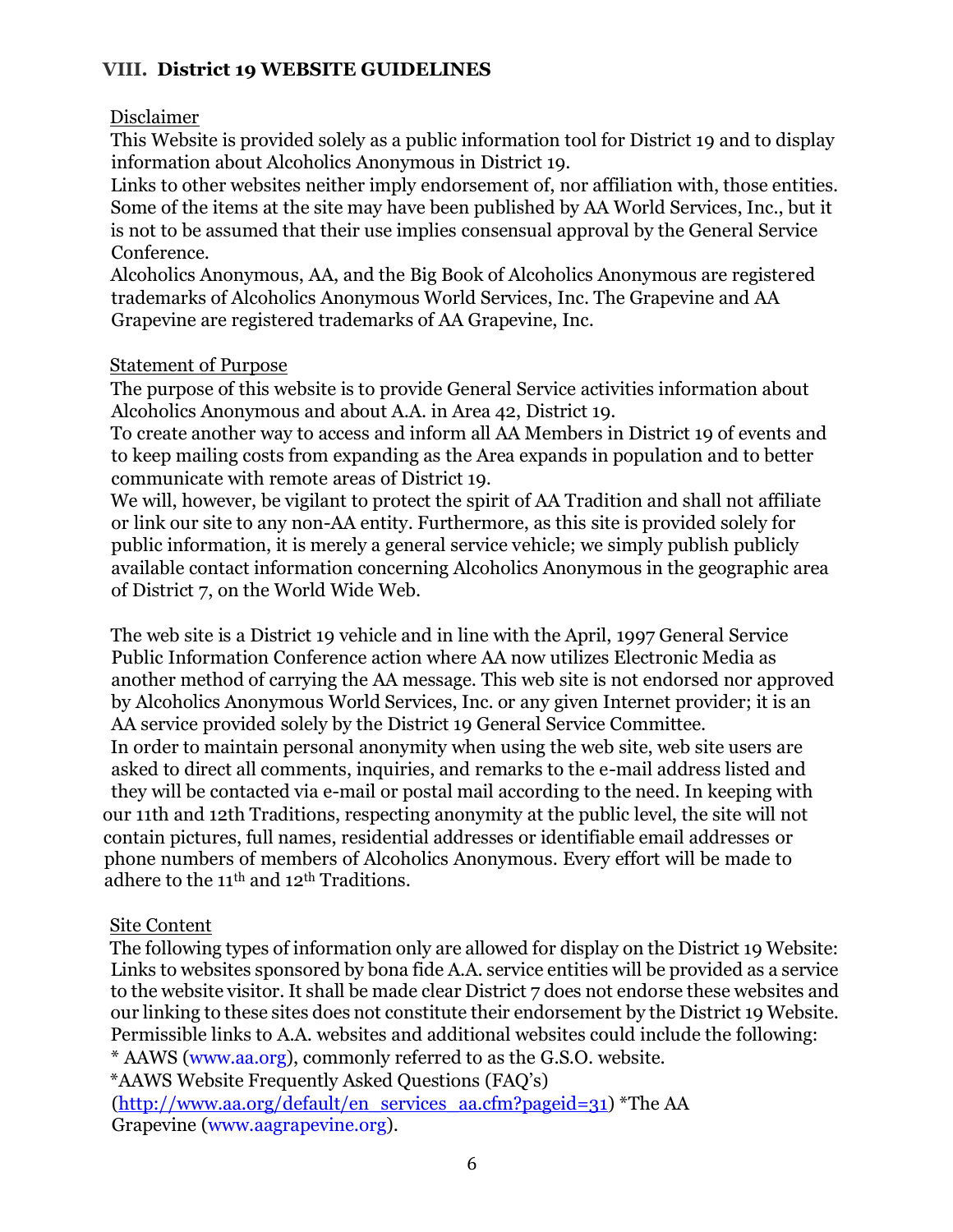\*Information pertaining to District 19 and Central Offices, Intergroups and other Districts within Area 42. \*Webmaster*,* North, South & Area Officers and Service Committee Chairs \*GSR Survival Guide also en Espanol.

\*Assembly Agendas on the Area 42 Assembly Information Page

\*District [DCM] Links

\*Guidelines for the District 19 Website Committee

\*Guidelines for District 19, Area 42, SAGSC

\*Service Opportunity Contact

The Internet website shall cooperate with AA entities by providing references only, including a non-affiliation disclaimer.

Up Coming Events

Due to the difficulty in determining the content and/or sponsorship of roundups and conventions and in order to avoid the appearance of endorsement or affiliation with any outside entities or activities, the District 19 web site "Up Coming Events" will list only events directly related to the District 19 or other Area 42 General Service Events. The only items listed on this calendar will be dates, locations and information regarding general service events.

Domain Name Registration - Identifies Site ownership and contact information. The Web Site will be registered to "District 19".

The Webmaster shall be the Administrative Contact for the Website's domain name.

Note: The webmaster person referred to above is a generic name and not the personal name of the person holding the position. This will Preserve anonymity and allow for continuity throughout the rotation.

The Webmaster or delegated representative shall be the Billing Contact for the Website's domain name.

The Technical Contact shall be the Internet Service Provider (ISP) who Maintains the primary domain name server for the Area Website.

# Administration and Maintenance - Lists roles and responsibilities for the site.

The District 19 Webmaster is the Website Facilitator

Processes and Procedures - New content and content removal

If anyone outside of the above listed people wishes to place new content on or remove from the website, they must present it to the District Committee. The Webmaster may make updates to the standing content listed as necessary.

Webmaster shall have responsibility on all matters pertaining to the website.